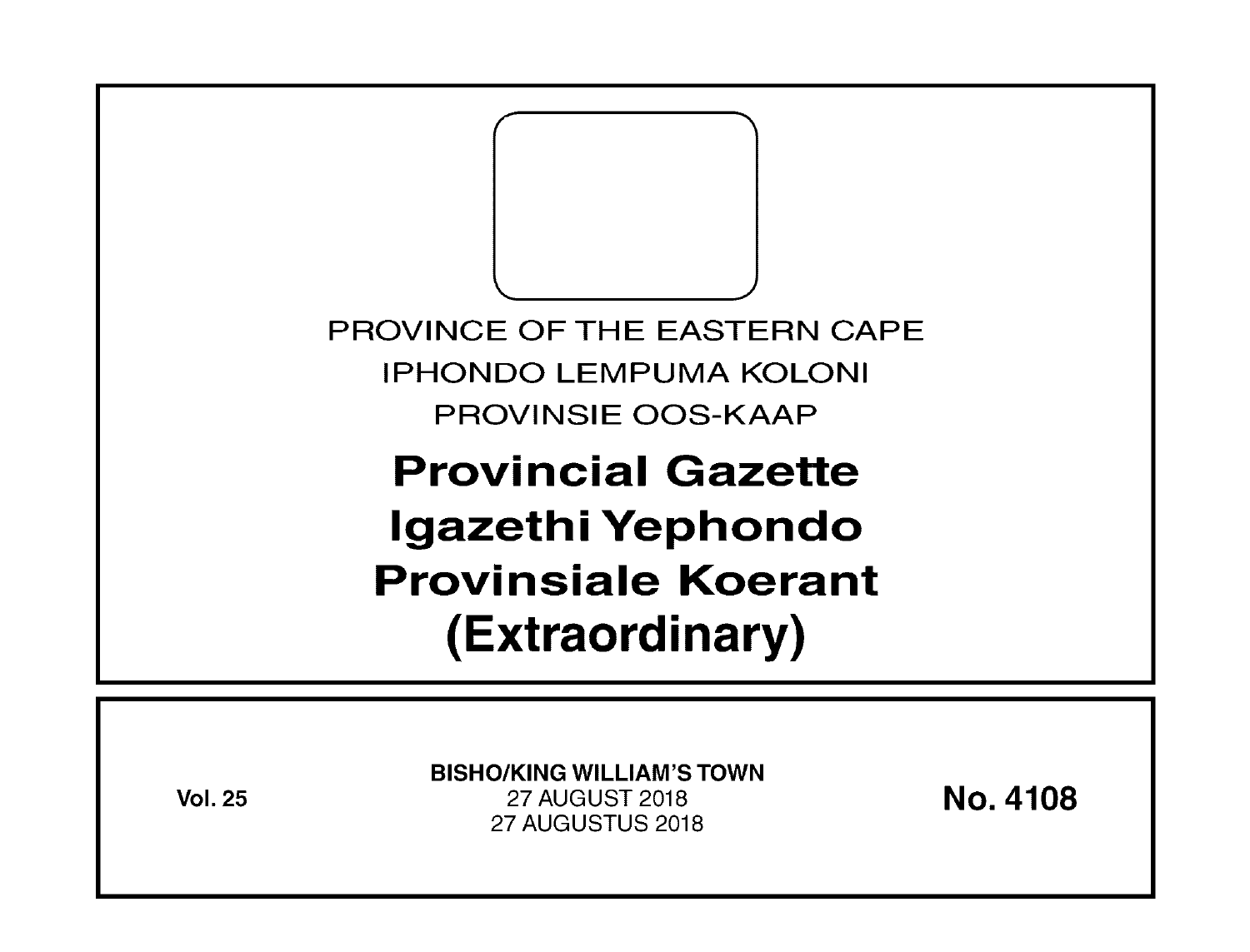# **CONTENTS**

|     |                                                                                                                                                                                                                                                          | Gazette<br>No. | Page<br>No. |
|-----|----------------------------------------------------------------------------------------------------------------------------------------------------------------------------------------------------------------------------------------------------------|----------------|-------------|
|     | <b>PROVINCIAL NOTICES • PROVINSIALE KENNISGEWINGS</b>                                                                                                                                                                                                    |                |             |
| 176 | Gambling Act (5/1997) (Eastern Cape) (as amended): Notice of lodgement of applications for transfer of<br>licence to another person, removal of business to other premises and acquisition of financial and controlling<br>interest in terms of the Act. | 4108           |             |